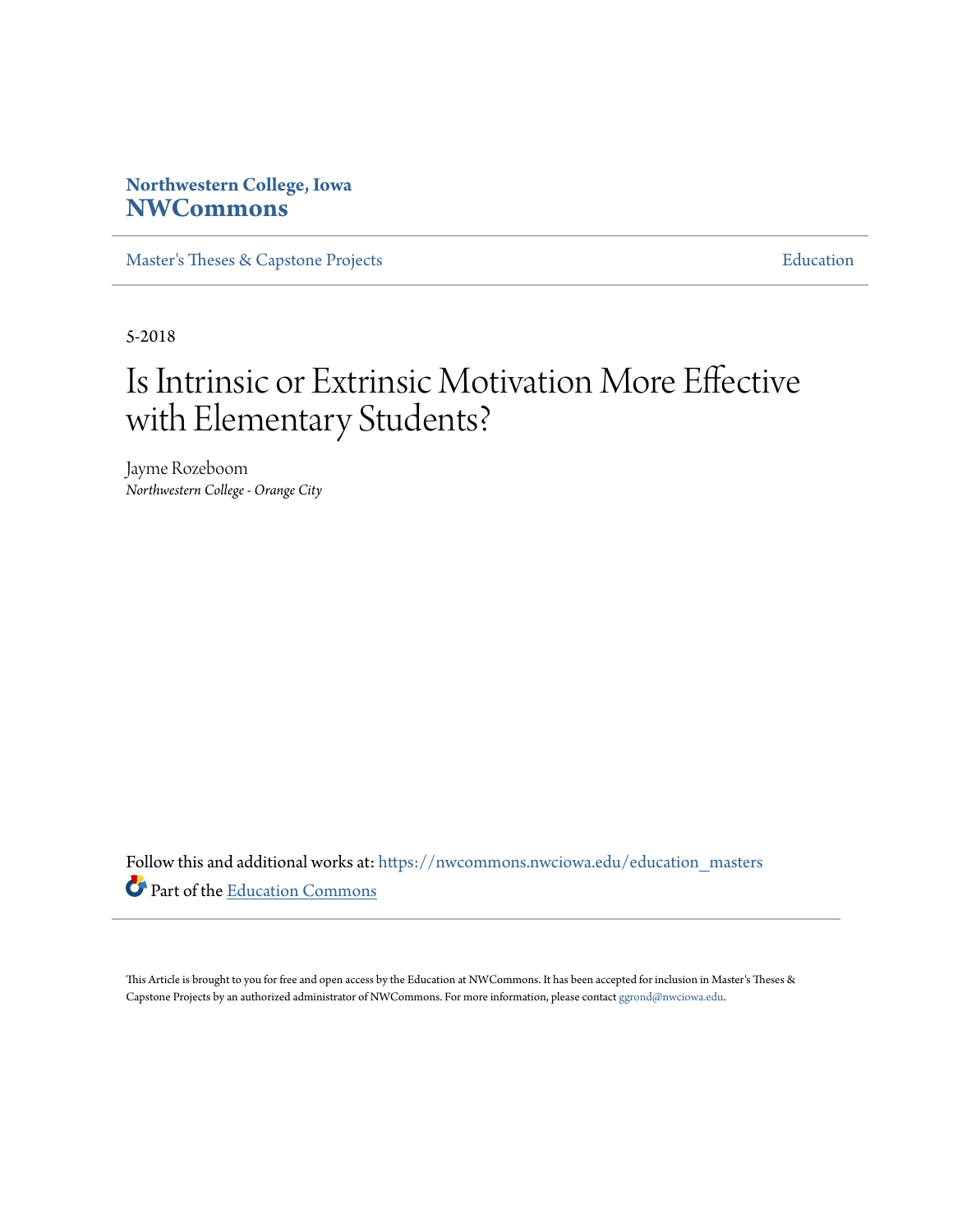Is Intrinsic or Extrinsic Motivation more Effective with Elementary Students?

Jayme Rozeboom

Northwestern College

May 2018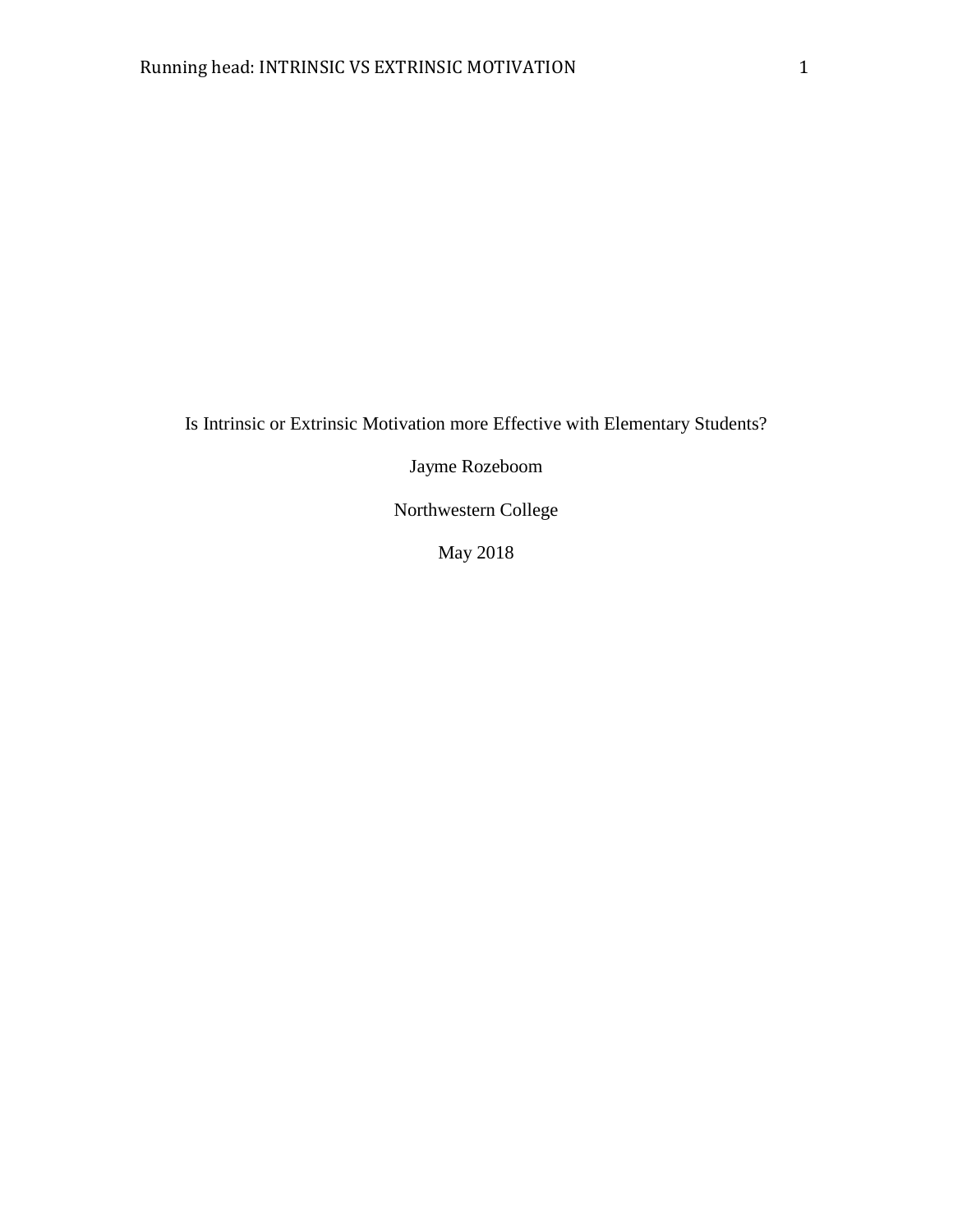## Abstract

The purpose of this action research project was to determine what motivational strategy was more effective with elementary students between intrinsic and extrinsic motivation. Students in a special education setting were taught a motivational strategy for a month prior to it being implemented and data collected. Then the data was collected through qualitative observations and quantitative scores based off the students specific disruptions. Analysis of the data collected suggests that while both strategies are an effective way to promote positive behavior, intrinsic motivation is the more effective form of motivation used in the classroom.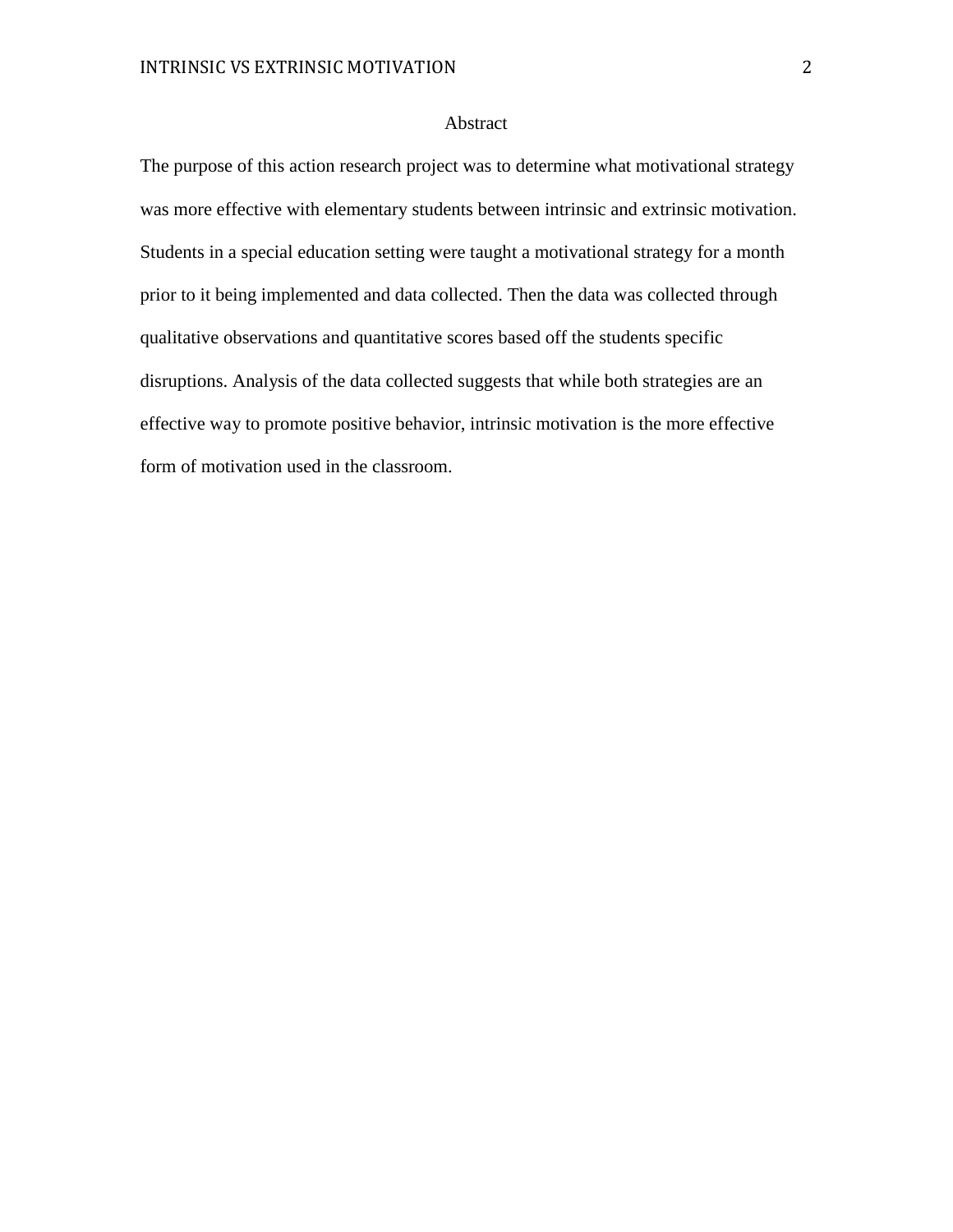#### **Is Intrinsic or Extrinsic Motivation more Effective with Elementary Students?**

This paper explores the effectiveness of intrinsic and extrinsic motivation. The study explores the positives and negatives of both types of motivation from multiple online sources and through studies in a classroom. There are plenty of examples of classrooms using both types of motivation. The intentions of this paper are to see what works best in multiple classroom settings, and find the absolute best practice in teaching.

Many teachers work with students who have a hard time behaving in a positive manner. Most teachers have teaching styles and classroom management plans, but all teachers are very interested and driven to find out what is the most effective way to handle these students. This paper is specifically targeting students with behavior disorders (BD). The paper findings will help other teachers implement proficient behavior plans for students who need them. It will also help special education teachers and guidance counselors influence school districts by giving them knowledge to work with the general education teachers and create a positive classroom environment for all students.

This topic was chosen because the researcher is a special education and at-risk teacher. The researcher is working with students who are labeled BD and is challenged with finding ways to motivate students. The researcher had responsibilities as an internal Positive Behavior Intervention and Supports (PBIS) coach in the South O'Brien School District. The South O'Brien program places a tremendous emphasis on extrinsic motivation. The researcher is currently implementing a program called Top 20. It is a program that has incorporated philosophies into the Rock Valley Community School and community businesses as well to develop common language and promote a positive work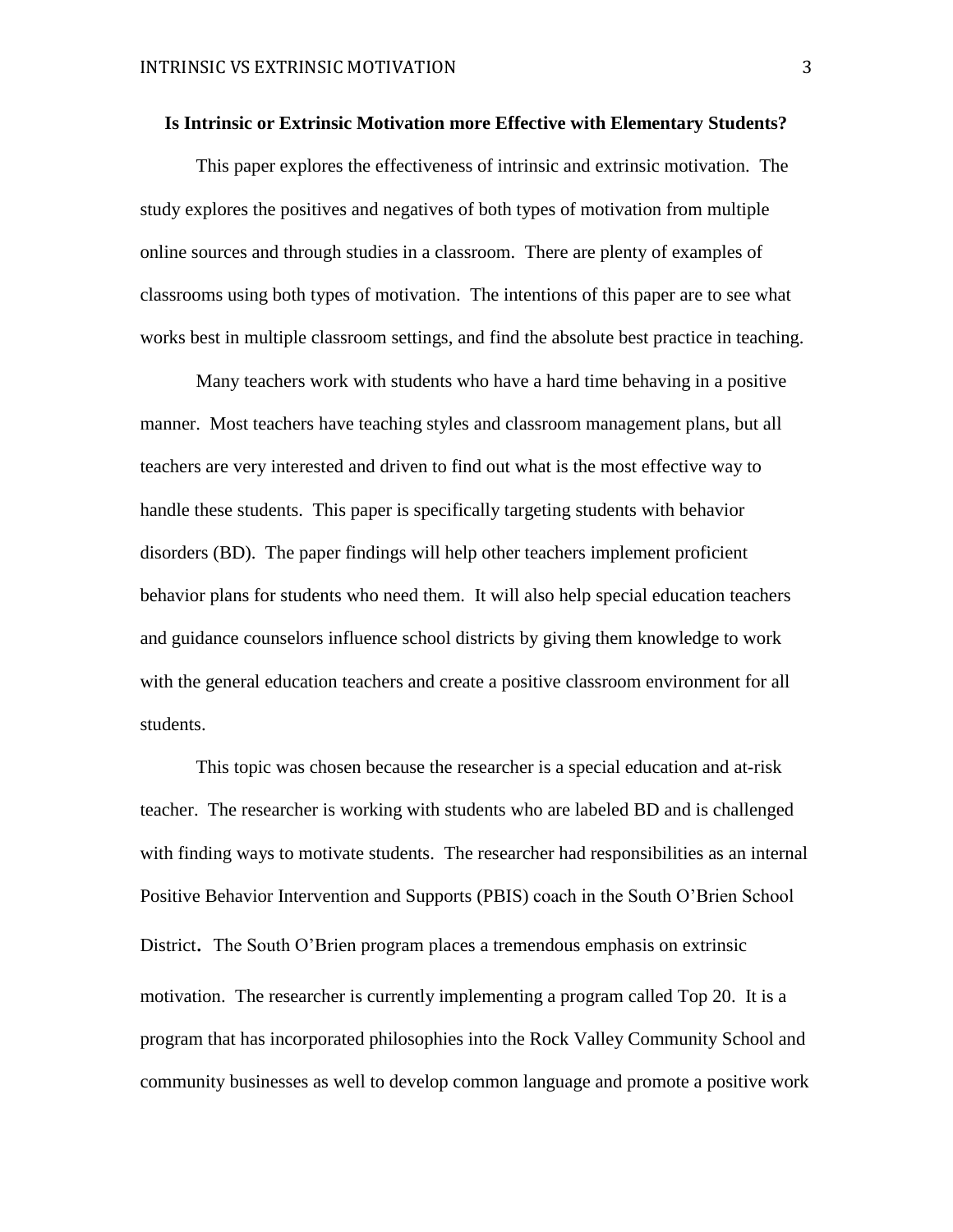environment and community. Top 20 discusses how in contradiction of the program is of using extrinsic motivation in classrooms. The complete focus of Top 20 is for creating intrinsic motivation.

## **Literature Review**

Many articles were reviewed to help find the answers to the question. The first was a test done by Lancaster (2008). Lancaster (2008) is trying to understand the impact of student motivation in a self-contained special education classroom. Lancaster (2008) is a teacher at Shepherd Elementary School in Chicago. Lancaster (2008) is using the results of previous testing that has been done, and also testing and observations of students to help understand how to motivate students in the realm of inclusion in the general education setting rather than the special education setting. The testing by Lancaster (2008) has been done from, "four sources: student work, observational and anecdotal notes, student surveys, and my teacher journal" (Lancaster, 2008, p. 6). The question is, "What happens when I establish a classroom environment where my first through fourth grade students with severe learning disabilities experience high levels of success?" (Lancaster, 2008, p. 2).

Variables that Lancaster (2008) will have in testing are the four boys in a class whose progress has been typical for the students in the class. Writing workshop examples were collected thrice weekly. Lancaster (2008) focused on changes in the number of words written, consonant sounds correctly represented, and sight words used and written correctly. Observational and anecdotal notes were completed almost daily from December through March through observational checklists and note-taking sheets (Lancaster, 2008). A student survey was also given in January and in March to assess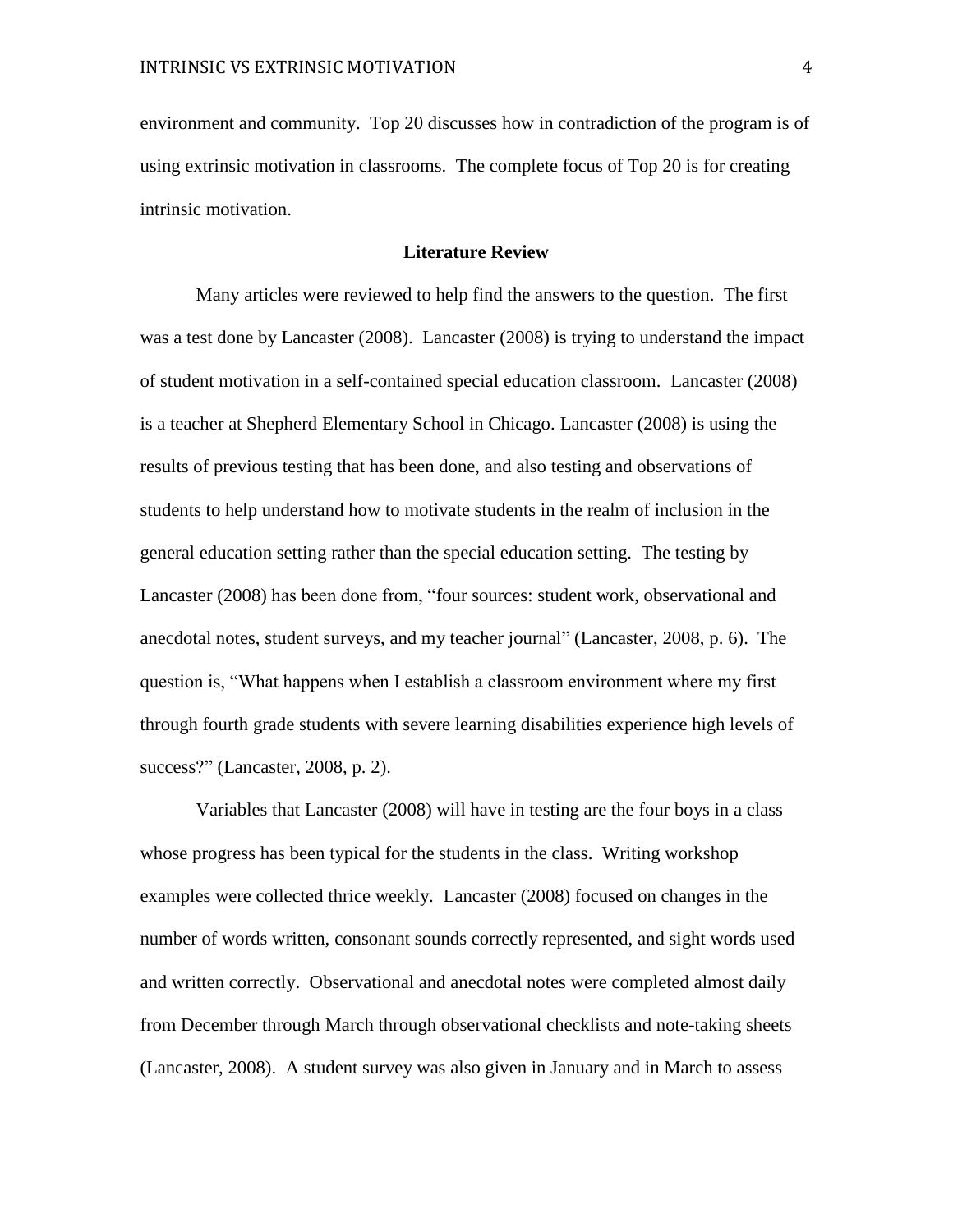student motivation (Lancaster, 2008). The testing was done at Shepherd Elementary School in Chicago, Illinois. This school had 650 students in it pre-K-6 grade. It is a multi-racial school. Eight percent of the students were identified as limited English proficient (LEP). The students are 57% African American, 18% Caucasian, 16% Asian, and 9% Latino. Thirty four percent of students receive free lunch. The teacher has eight students in her class. Lancaster's classroom has 89% of students receiving free lunch. All of the students are African American.

The question that was trying to be answered was, student achievement effects or does not affect student learning and motivation? Lancaster's (2008) findings discovered, "Students' experience of success impacts their self-concepts and motivation which, in turn, leads to more advances in achievement. It is easier for severely learning- disabled students to experience such success in a self-contained environment" (p. 23). Lancaster decided that the special education students experienced more success in a small group setting because of the one on one attention, which made the students more motivated to work and succeed.

The second article reviewed was a study done by Nichols (2006). The goal of this study was to find how to establish a classroom model of motivation based on internal mechanisms to allow them to grow in the best possible way. The article discusses the current practices that are in place, specifically looking what are the best ways to teach in the current school system. "A 40 item Likert-type questionnaire was developed to explore and identify each of the classroom dimensions. Ten items each were developed to measure affirmation, rejection, control and empowerment" (Nichols, 2006, p. 155). The dimensions that were described were: self-efficacy, goal orientations, and learner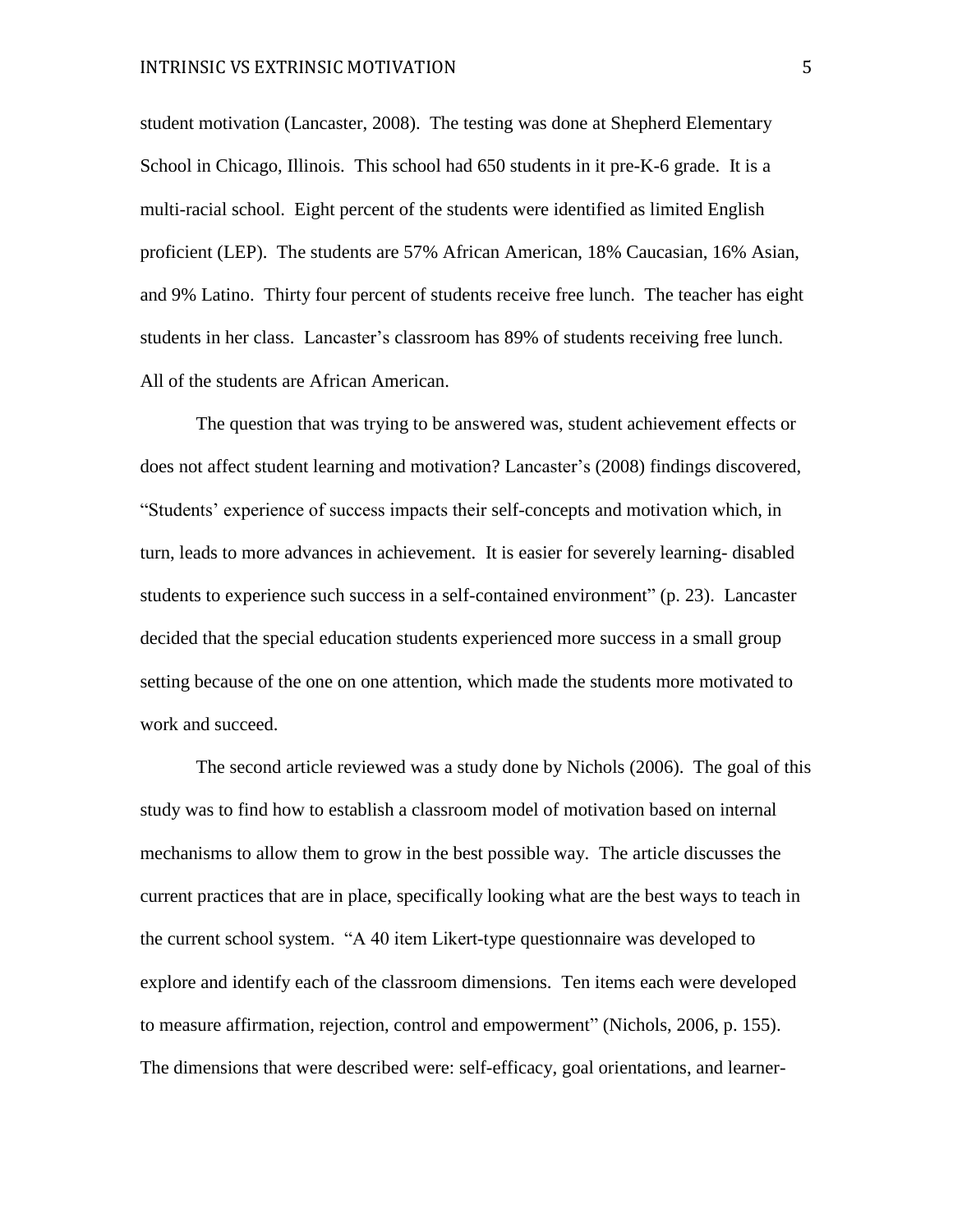centered classrooms. One hundred teachers and 100 college professors took the questionnaire.

The findings from the study indicate that students can be motivated by internal strategies. Student can be motivated by external strategies, however, the correlation between affirmation and empowerment, affirmation and control and between rejection and control was significant (Nichols, 2006). Classroom structures where the learnercentered models were used yielded much more power than otherwise. The results provide support for the classroom that offers a stage to develop internal motivation structure to develop to be much higher than otherwise (Nichols, 2006).

Koh, Jia, and Hirt (2017) did a comprehensive study on why people act the way they do. The study tries to answer the questions surrounding why people make bad choices even when they know that the choice that they are making has negative consequences. It dives into people motives combined with the attitude on what the test subjects are doing. It is not necessarily centered on the education setting, but the principals still do apply very well. The study focused on people making poor choices and getting in trouble with the law. The premise of the study was surrounded around the idea that people are always motivated by something. People have the innate ability to want and desire something in the world and no matter what consequence is put in front of them, if the motivation of getting the desired motive is higher, the test subjects will still do the illegal activity. This article confirms that all people are motivated by something.

This next article digs into motivation from a different angle that is not from an educational setting, but one that is talking about eating and dieting by Hagger,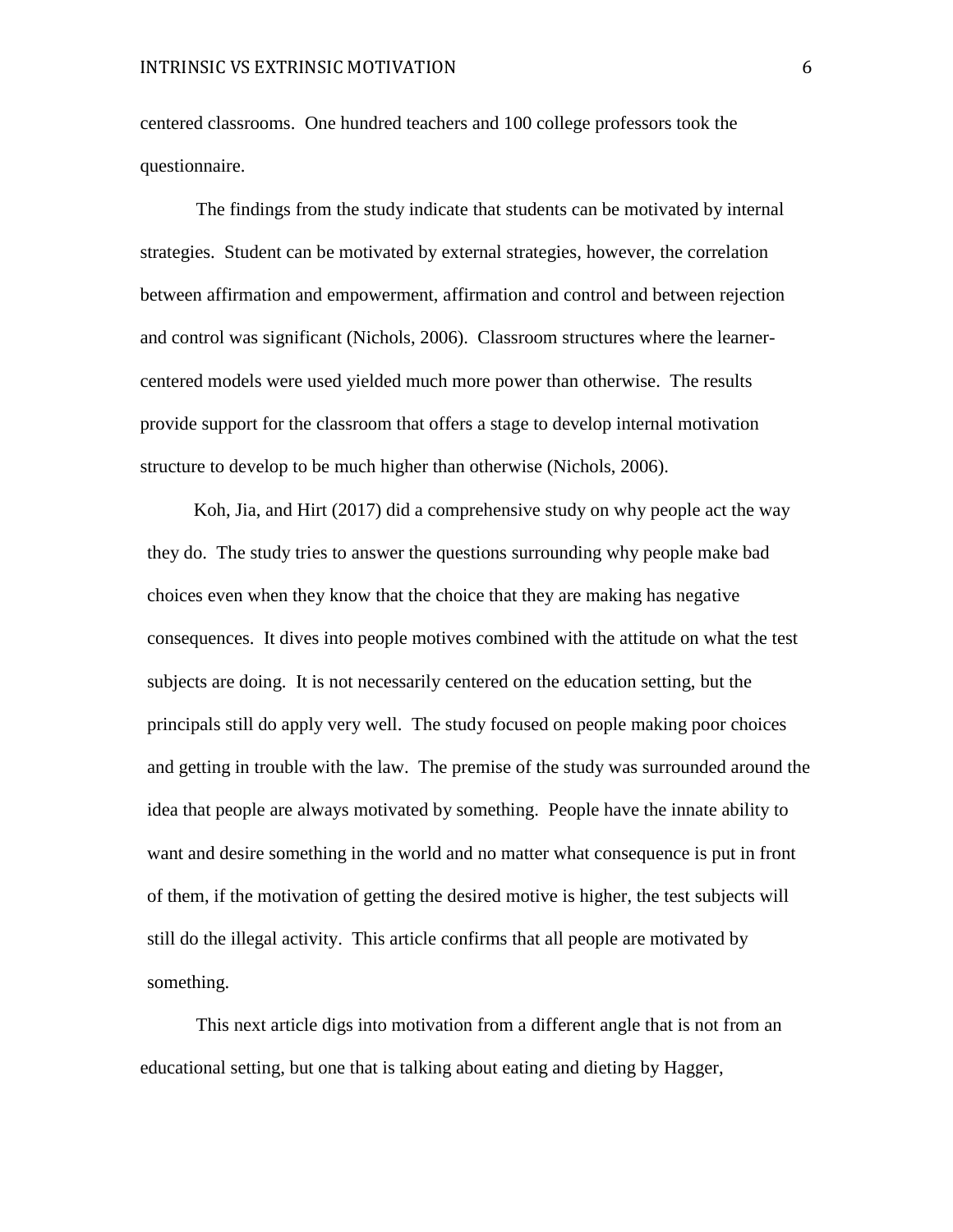Chatzisarantis and Harris (2006). This is a study done to see why people do not do what is supposed to be done in dieting. It discusses how people are motivated to lose weight and be healthy, and how people are not. It is not an educational based study, but the same motivational theories apply to this study. Having clear plans and being highly motivated helped people in this study be successful. Lack of consistency and lack of a clear plan caused the test subjects to fail in this study. The test subjects who had a clear and concise plan and who were highly motivated found success.

Another journal by Lichfield (2009) shows a way to build intrinsic motivation through a study. This study is shown through two experiments. The purpose of the study is to see how brainstorming goals before performing a task is helpful to complete that task (Lichfield, 2009). This study was took to see how this strategy helped students become successful. The result of this study showed that students who brainstormed their goals before they performed a task were more successful. The study showed that the students who created intrinsic motivation before they performed a task had more success compared to a student who did not.

Abeyta, Routledge, Juhl, and Robinson (2015) wrote an article about finding meaning through emotional understanding. This study was done to see if people who had emotional clarity had a better grasp of what their meaning in life was. This is another way that intrinsic motivation was measured. Through this study it was found out that those who understood their emotions has much more clarity in life. Emotional clarity was defined as people who could determine what the meaning in life was (Abeyta, 2015). The test subjects showed that their understanding of the purpose in life helped the test subjects create concise goals for themselves while creating and building off intrinsic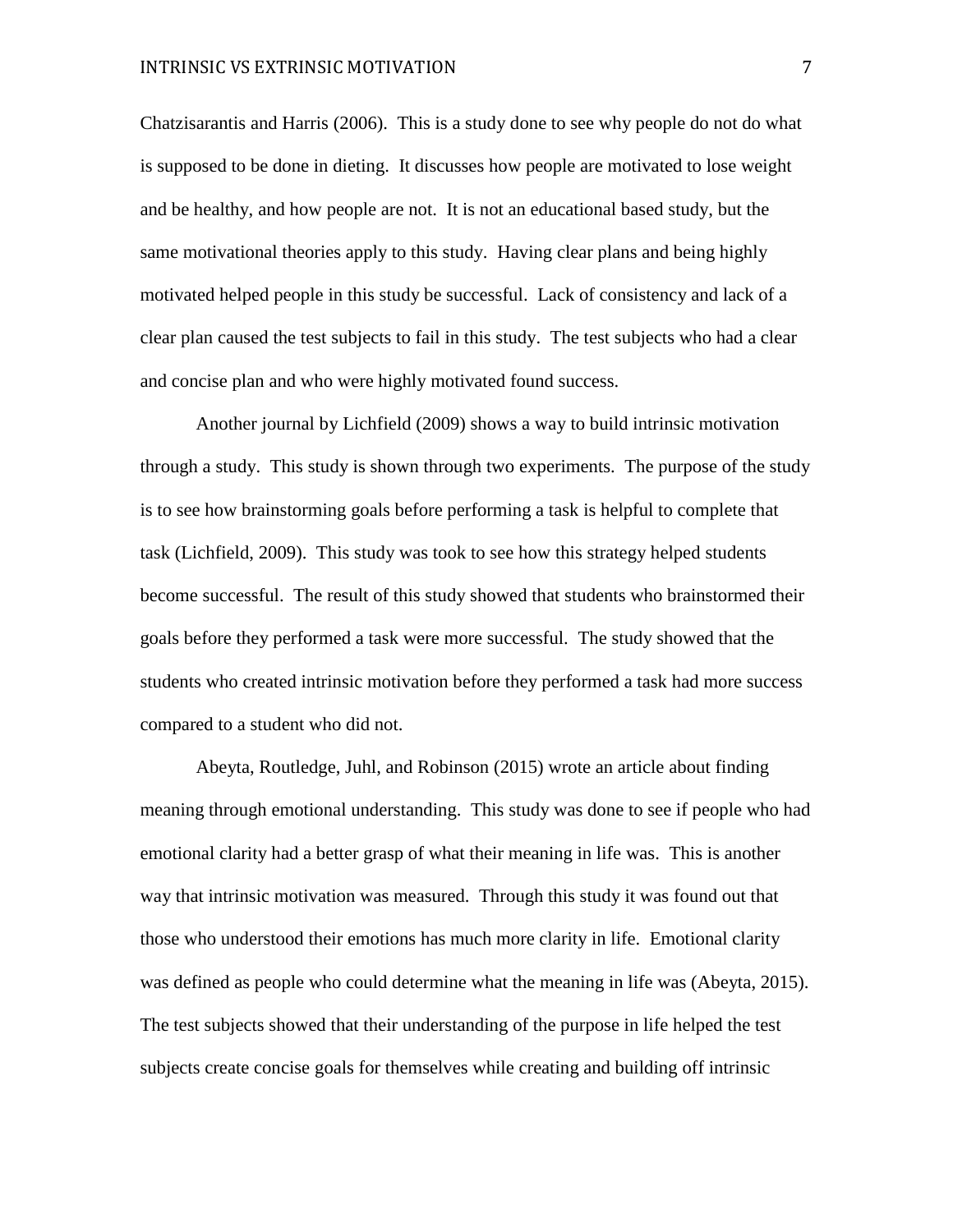motivation.

Seijts and Crim (2009) wrote an article about goal setting. These were tests done to see how the effects of a person's goal type and their cognitive ability shaped performance on a task. The tests were not run through an educational setting either, but the thoughts on intrinsic motivation still were strong. The results of this test show that a person's goal type and cognitive ability affected performance on a task. If the test subject had a clear goal in place before the performance, the test subject performed at a much higher level. If the test subject had a higher cognitive ability, the test subject also performed higher. Goal setting is an example of intrinsic motivation. If the test subject had higher intrinsic motivation, the scores were higher.

The testing was done in Lancaster's (2008) room was done with in the teacher's special education classroom. Lancaster (2008) did a lot of observing, gathering writing and schoolwork, and examining district wide assessments. The observing was all done by judgment calls. Lancaster (2008) noticed how the overall attitude of the class changed after certain things were written. This could skew the data because it was done in such a small class size in a small sample of the United States. The same things as the four students who were tested in this study motivate not every school, class, or student. This article could have personal bias because some of the assessments that Lancaster (2008) had to make were judgment calls. Lancaster (2008) mentioned how the overall attitude was poor after the students had a poor morning. There is no data to back this up, but it is just a feeling that the teacher got. There were not any ethical considerations. There was no student who was put at risk because of the assessments.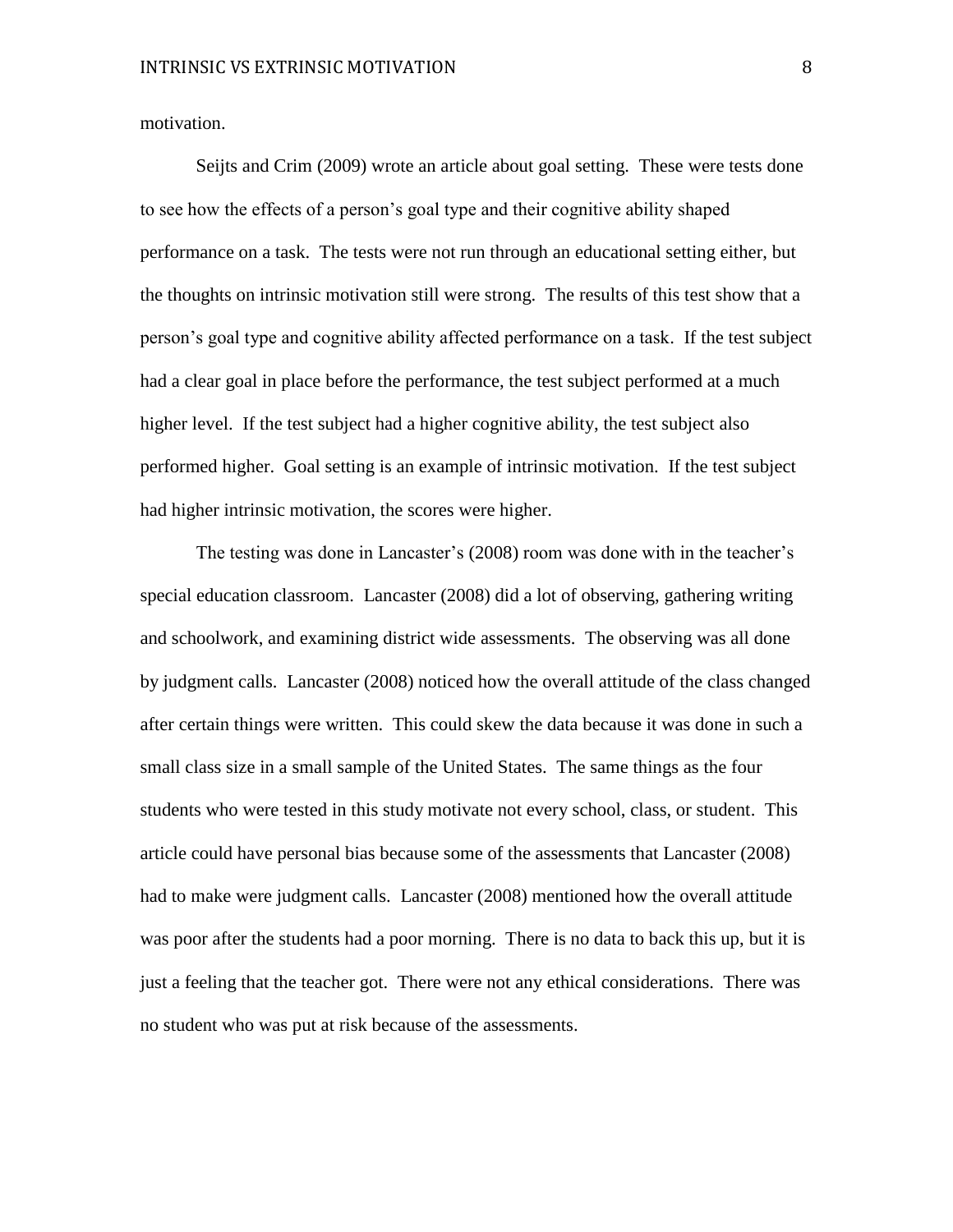Another study by J. D. Nichols (2006) was not believed to have personal bias because the results were given from hundreds of people and not from the author. The testing ranged from elementary schools to colleges. There is a huge gap of ages in this range. This would make it hard to have a bias. No ethical considerations were mentioned. No child was put into danger in creating this study.

## **Method**

## **Participants**

The students who were selected for this study attend a school in Northwest Iowa. They are three students ranging from different ages, but all have been identified as students who need extra help with their behaviors. Student A is in third grade. Student A is a male and is Caucasian. Student A comes from a family where the parents have been separated and have gotten back together. The student has an older brother and a younger sister. The student does not have a good relationship with them due to explosive behavior. Finances are an issue for the family. Student A is an open enrolled student from a neighboring school district due to the parent's disagreements with the other school. The student is at benchmark in all core academic subjects according to his standardized testing. Student A had little to no disruptions in first and second grade. Once student A got to second grade, the school saw a change in him. Student A went through a year of therapy and doctor appointments and was diagnosed with depression and ADHD. Student A was put into special education by the end of the school year.

Student B is a second grade student. Student B is male and is Caucasian. The student lives with his grandma and if often taken care by his great grandparents. His mom is still living but unfit to take care of Student B so his grandma has guardianship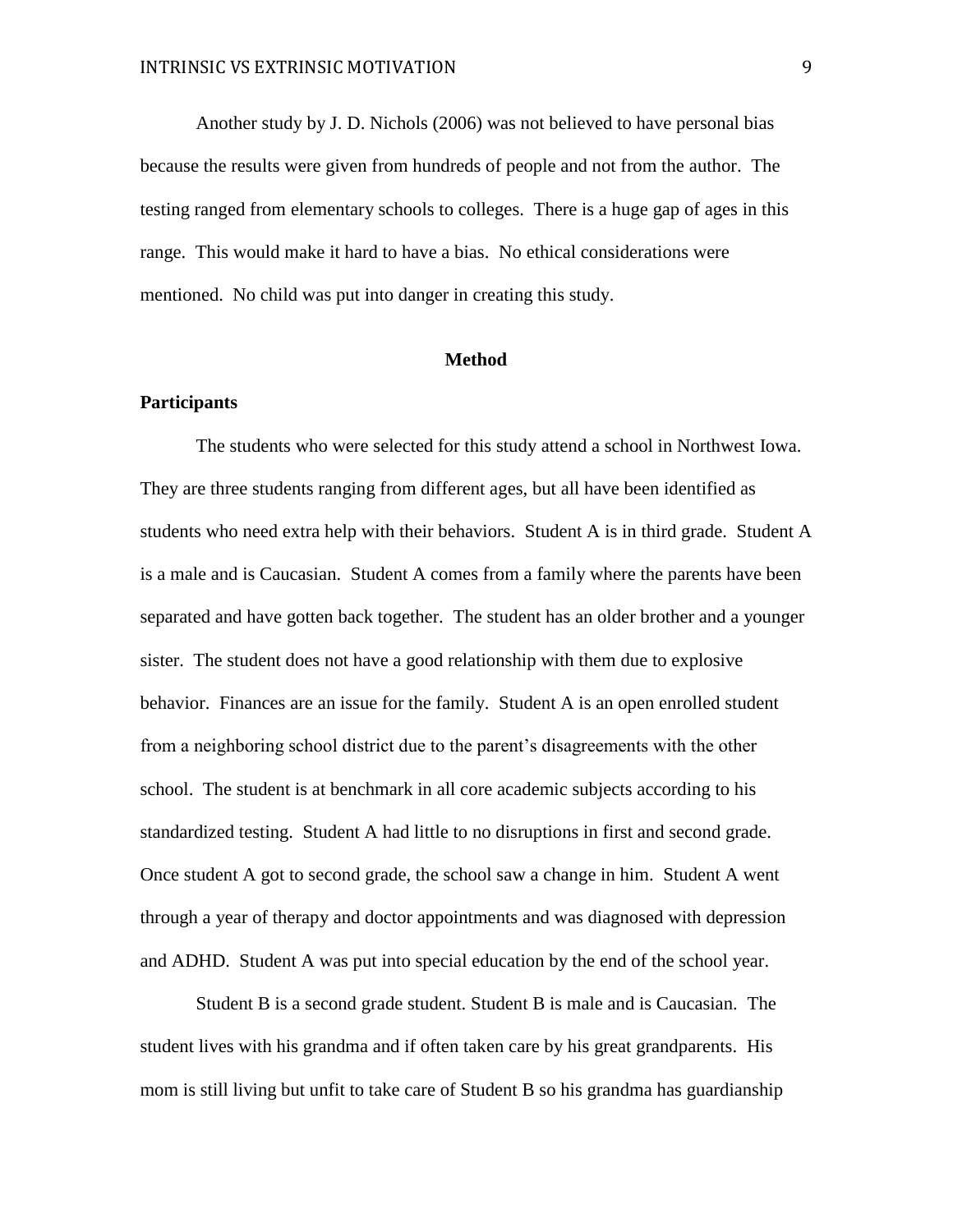over the student. Student B moved in to the researchers school district last year. The student is at benchmark in all core academic subjects according to his standardized testing. The student had more disruptions than the peers at the previous school but was never given an Individualized Education Plan (IEP). When Student B came into the researchers school district, the student exhibited similar behavior. The student was put on an IEP for his behavior.

Student C is a fifth grade student. Student B is a male and is Caucasian. The student lives with the student's dad, step-mom, brother, and two-step brothers. Student B's biological mother lives in Oregon with whom the students stays with every summer along with the students brother. The student has had problems listening to teachers and has gotten behind on reading. The student has been in Title reading for multiple years. The student has had a hard time with respecting female teachers and respecting peers. Student B has been diagnosed with AD/HD and Oppositional Defiant Disorder (ODD).

### **Data Collection**

The researcher is a special education/at-risk teacher. Part of the researchers' job is to collect data on goals that are made for each individual student that qualifies for special education or at-risk services. The researcher has been collecting data on three students who have been labeled behavior disorder (BD). Each of these students have been identified by the general education teacher as discrepant in the area of behavior compared to their peers, and qualify for extra support from the researcher. The students receive individualized instruction on following teacher instruction, appropriate peer relationships, and respecting school, peers, and themselves.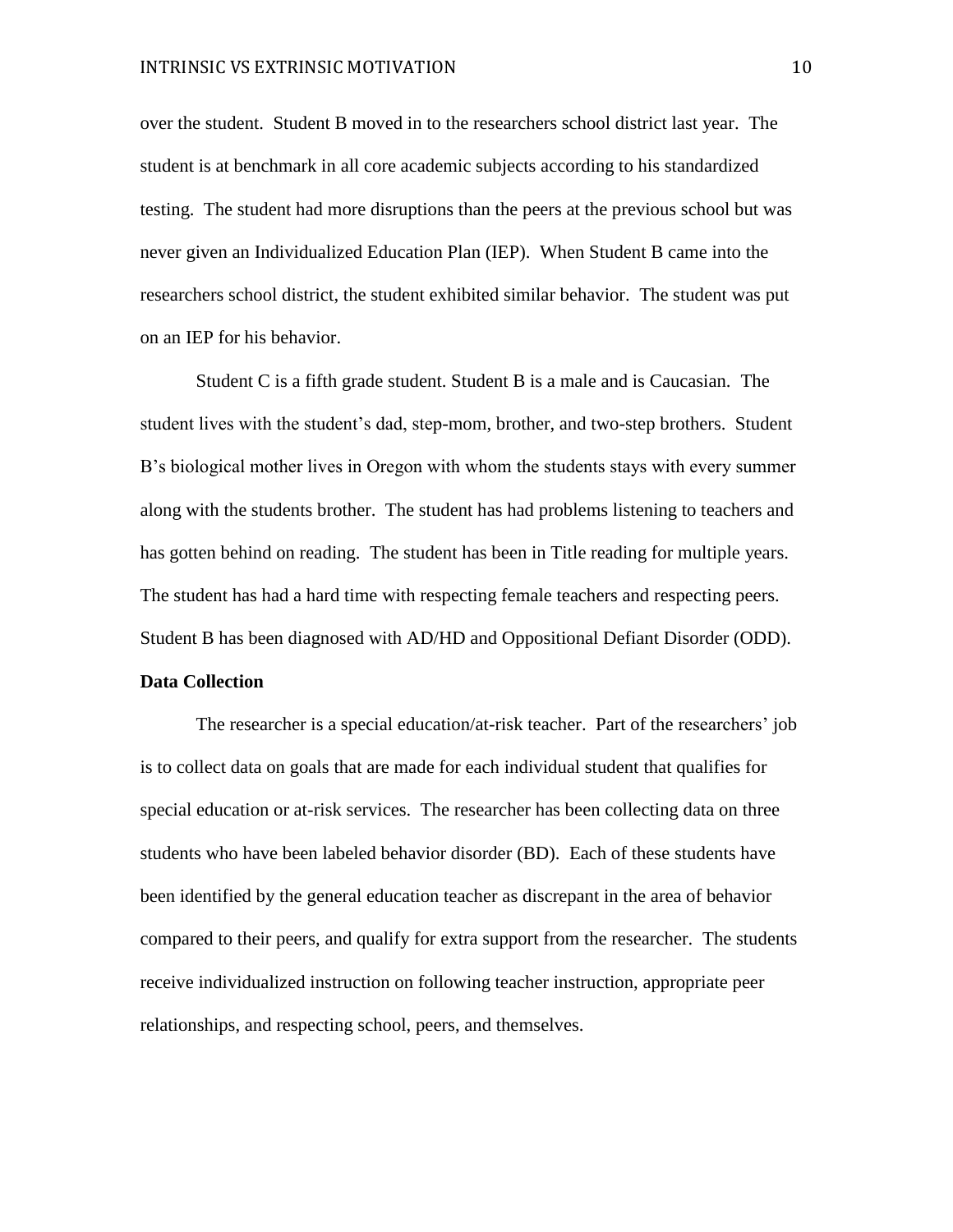The researcher has to set a goal for their student for the student to achieve base on their behavior. The researcher keeps track of the data by counting the amount of disruptions that the student has during the week. A disruption is defined as avoiding nonpreferred tasks, people or demands to gain attention. Examples include sitting and pouting, interrupts teacher (asks if he can do something else), and walks around the classroom. Non-examples include complaining about the task while doing it, requesting a break during task, requesting help or asking a specific question about task. A disruption also involves engaging in physical/verbal aggression during unstructured activities with peers or teachers. Examples include hitting with hands, kicking - forceful contact between the student's foot and a person, throwing something that strikes someone else, pushing - forceful contact with another person to put them off balance, biting others. Non-examples include friendly punches that do not cause pain, high fives, pats or other touches, throwing things on the ground or floor.

The special education teacher and or the teacher associates who work with these three students tally up the amount of disruptions that occur during that day and the teacher puts them in a notebook that keeps track of the amount of disruptions that the student has accrued. The special education teacher keeps these in a file to use to see if the plan for the student is working or if it needs to be changed.

The researcher chose three students to test for this study. Each three of the students has a behavior goal that they are being worked on with. For the purpose of this study, the teacher implemented 20-30 minutes per day of social skills time with all three of the test subjects. During this time, the researcher would teach and practice strategies involved with the motivational style that was being tested at the time. During the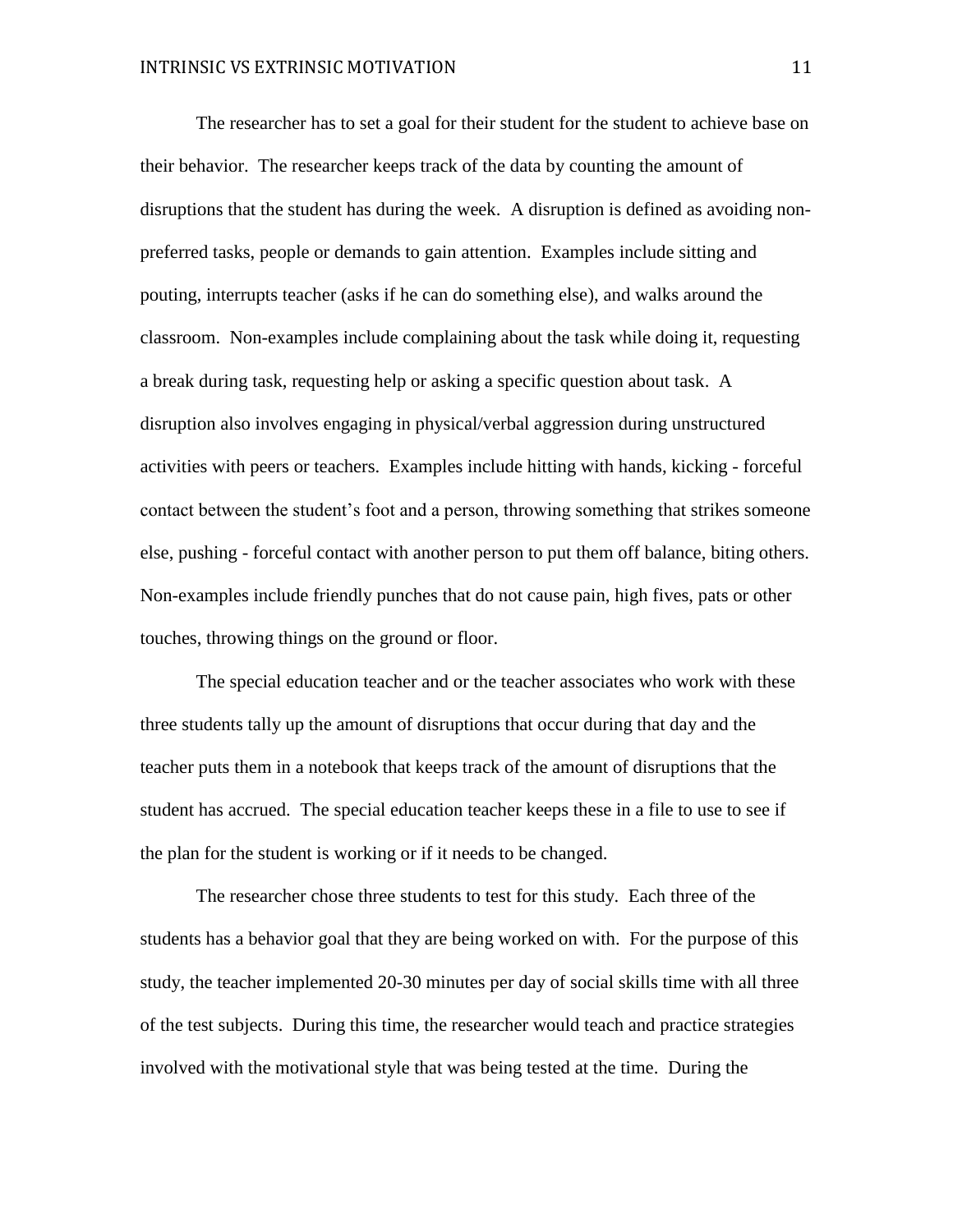extrinsic motivational time period, the researcher started off taking a student interest inventory. The student would take a verbal test asking specific questions about tangible things that motivated the students. Student A turned out to be motivated by earning time on the student's iPad. Student B was motivated by earning printed off pictures. Earning candy motivated student C. The researcher would work on strategies of earning those specific extrinsic items for month prior to doing their specific goal to earn them. For two months the researcher tallied the amount of disruptions they had during the time period, per week, and per class period.

During the other time period, the researcher taught intrinsic motivational styles. The researcher taught these styles through social stories, books, and role-play. The focus of the researchers teaching was to build motivation, desire, hope, and grit. The lessons relied on making the students create goals for themselves and create a clear plan on obtaining their goal. The researcher did not use any extrinsic rewards during this time.

Student A is a third grade male. His baseline is three disruptions per class period and 165 per week, as compared to the expected standard of same grade peers (five per week). The teacher implemented intrinsic motivation strategies from September 1 through October 1 and collected data from October 2 through November 24. The teacher implemented extrinsic motivation strategies from December 1 through January 1. The teacher collected data from the student using this strategy from January 3 through February 23.

Student B is a second grade male. His baseline is 27 disruptions per day, totaling 135 per week as compared to peers who average 5 or less disruptions per week. The teacher implemented intrinsic motivation strategies from September 1 through October 1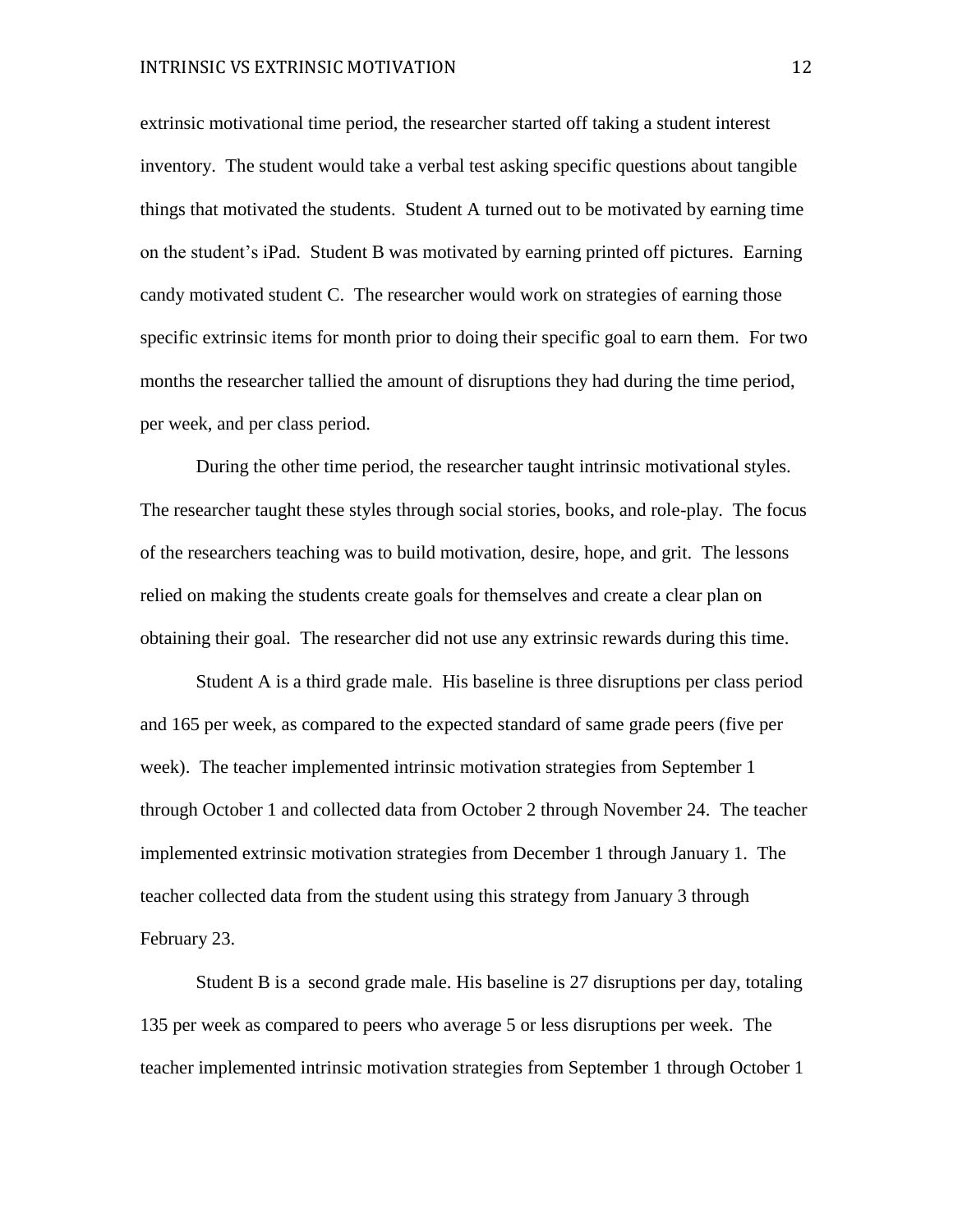and collected data from October 2 through November 24. The teacher implemented extrinsic motivation strategies from December 1 through January 1. The teacher collected data from the student using this strategy from January 3 through February 23.

Student C is a fifth grade male. His baseline is six disruptions per day, totaling 30 per week as compared to peers who average five or less disruptions per week. The teacher implemented intrinsic motivation strategies from September 1 through October 1 and collected data from October 2 through November 24. The teacher implemented extrinsic motivation strategies from December 1 through January 1. The teacher collected data from the student using this strategy from January 3 through February 23.

#### **Findings**

#### **Data Analysis**

A minimal amount of bias went into this testing. The fact that the data has been collected for almost an entire school year makes the information have validity. The testing was specific to students who have been labeled having a behavior disorder. In school districts across the country, there is a low amount of students who will be labeled with having a behavior disorder. The testing also covered a broad range of behaviors labeled as disruptions in the testing. This allowed for the researcher to compare the quantitative data no matter what the problem behaviors the student had been exhibiting before he or she was identified as a student with a behavior disorder.

## **Quantitative Data Analysis**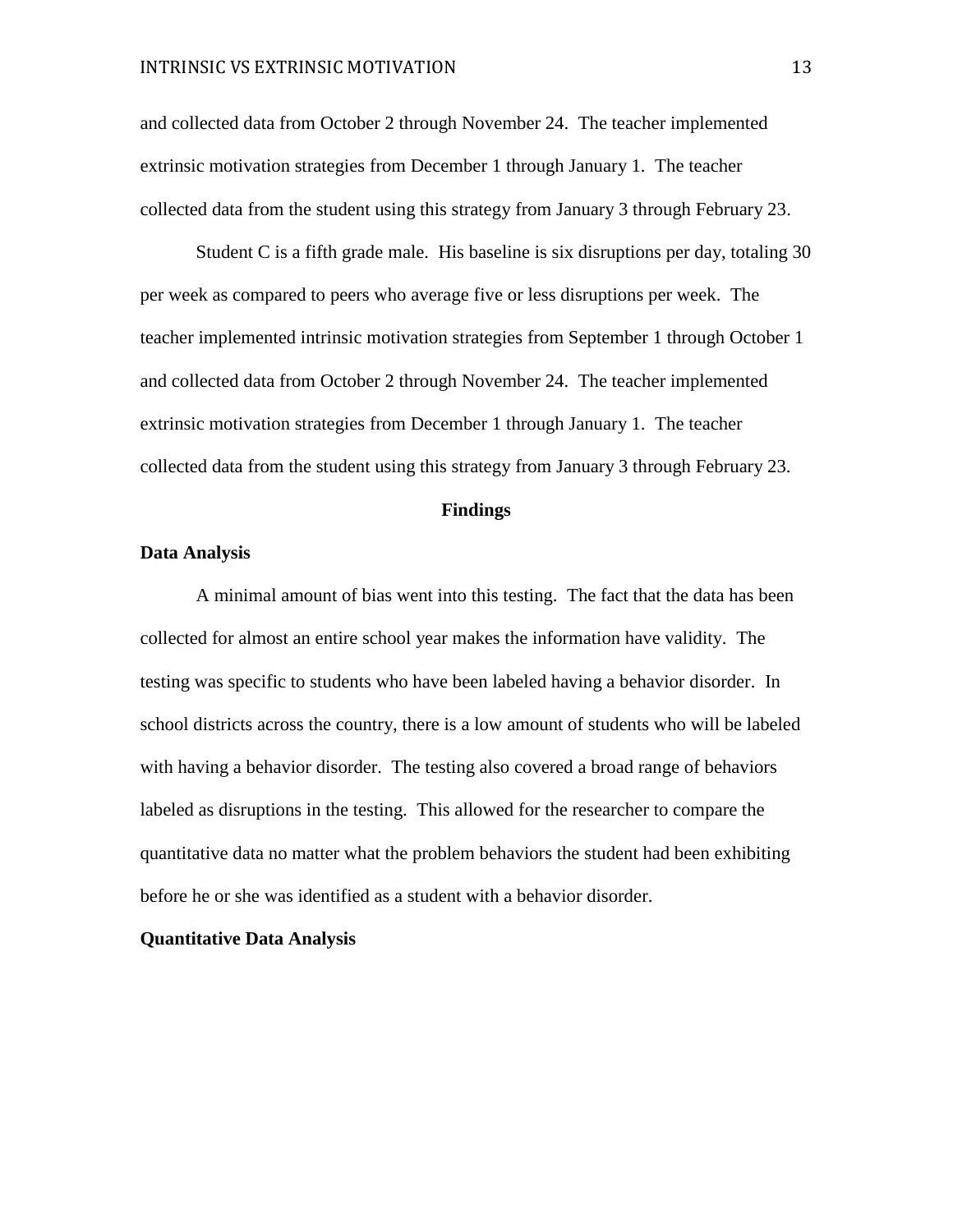## **Table 1**

## *Disruptions Counted per Student: Extrinsic Motivation*

| Student | Baseline    | Total              | <b>Disruptions</b> | Disruptions | Percentage |
|---------|-------------|--------------------|--------------------|-------------|------------|
|         | disruptions | <b>Disruptions</b> | per week           | per class   | of change  |
|         | (per week)  | (after             |                    |             | from       |
|         |             | intervention)      |                    |             | baseline   |
| A       | 165         | 84                 | 14                 | 0.25        | $-92%$     |
| B       | 135         | 323                | 40                 | 0.73        | $-70%$     |
|         | 30          | 77                 | 9                  | 0.17        | $-70%$     |

## **Table 2**

## *Disruptions Counted per Student: Intrinsic Motivation*

| Student | <b>Baseline</b><br>disruptions | Total<br>Disruptions | <b>Disruptions</b><br>per week | <b>Disruptions</b><br>per class | Percentage<br>of change |
|---------|--------------------------------|----------------------|--------------------------------|---------------------------------|-------------------------|
|         | (per week)                     | (after               |                                |                                 | from                    |
|         |                                | intervention)        |                                |                                 | baseline                |
| A       | 165                            | 20                   | 1.53                           | 0.03                            | $-99%$                  |
| B       | 135                            | 122                  | 15                             | 0.27                            | $-89%$                  |
|         | 30                             | 80                   | 10                             | 0.18                            | $-67\%$                 |

Both motivation strategies showed a major improvement in reducing the amount of disruptions per week. When the students had a behavior goal to be focused on, there was significant reduction in the amount of disruptions. Students A and B amount of disruption dropped dramatically per week. Student A had 12.47 (89%) fewer disruptions per week when taught intrinsic motivational strategies compared to when taught extrinsic motivation. Student B had 25 less few disruptions per week when he was taught intrinsic motivational strategies compared to when he was taught extrinsic motivational strategies.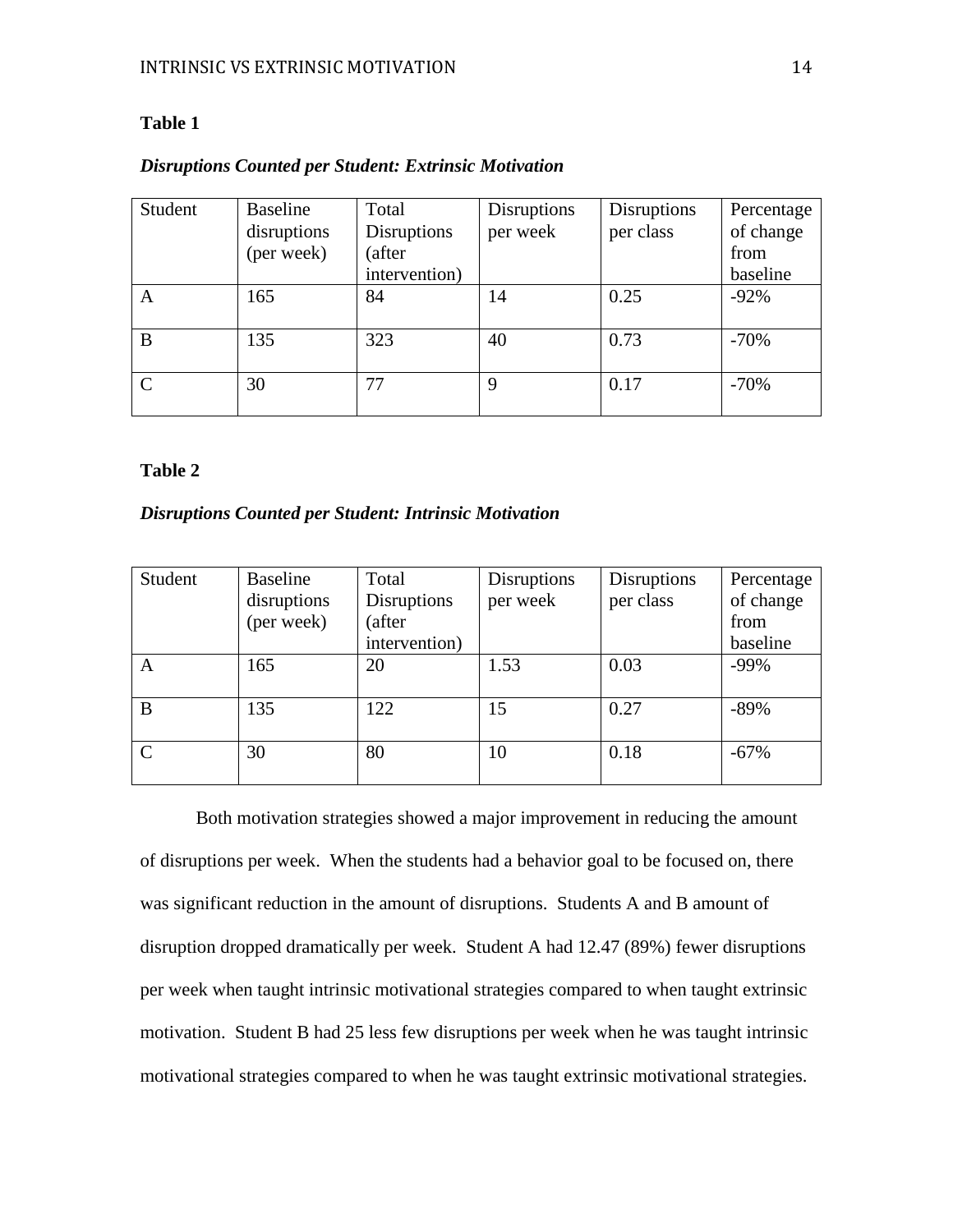Student C averaged one more disruptions per week when taught intrinsic motivational strategies compared to extrinsic motivational strategies. Student A and B made dramatic changed to behavior in school when they were taught how to want to behave. Student C had almost the same amount of disruptions with both strategies.

#### **Qualitative Data Analysis**

The researcher took notes based on observations from the general education teacher, special education teacher, and teacher associates. The researcher did this after every week answering the following questions:

1. How was the student's general mood during the week?

2. How did the student generally recover after having disruptions?

Student A, generally, during the extrinsic motivational piece was angry and did not have a positive attitude during school. The special education teacher and teacher associates described student A as not being a happy student during the four weeks that the student was testing during this time period. Student A did not recover well from disruptions during this time. The student would get angry that the student did not meet the extrinsic goal and would not be able to get over that. This caused more disruptions during the days and weeks.

During the time where intrinsic motivation was being taught, Student A seemed to have a much better attitude. The teacher worked on the student's self esteem and the student was much happier during this time period. The student was able to recover faster from the disruptions and get back to the class instruction in a more positive manner.

Student B was described to always be in a positive and happy mood during both the time slots where the motivation was taught. The teachers and aides did not see a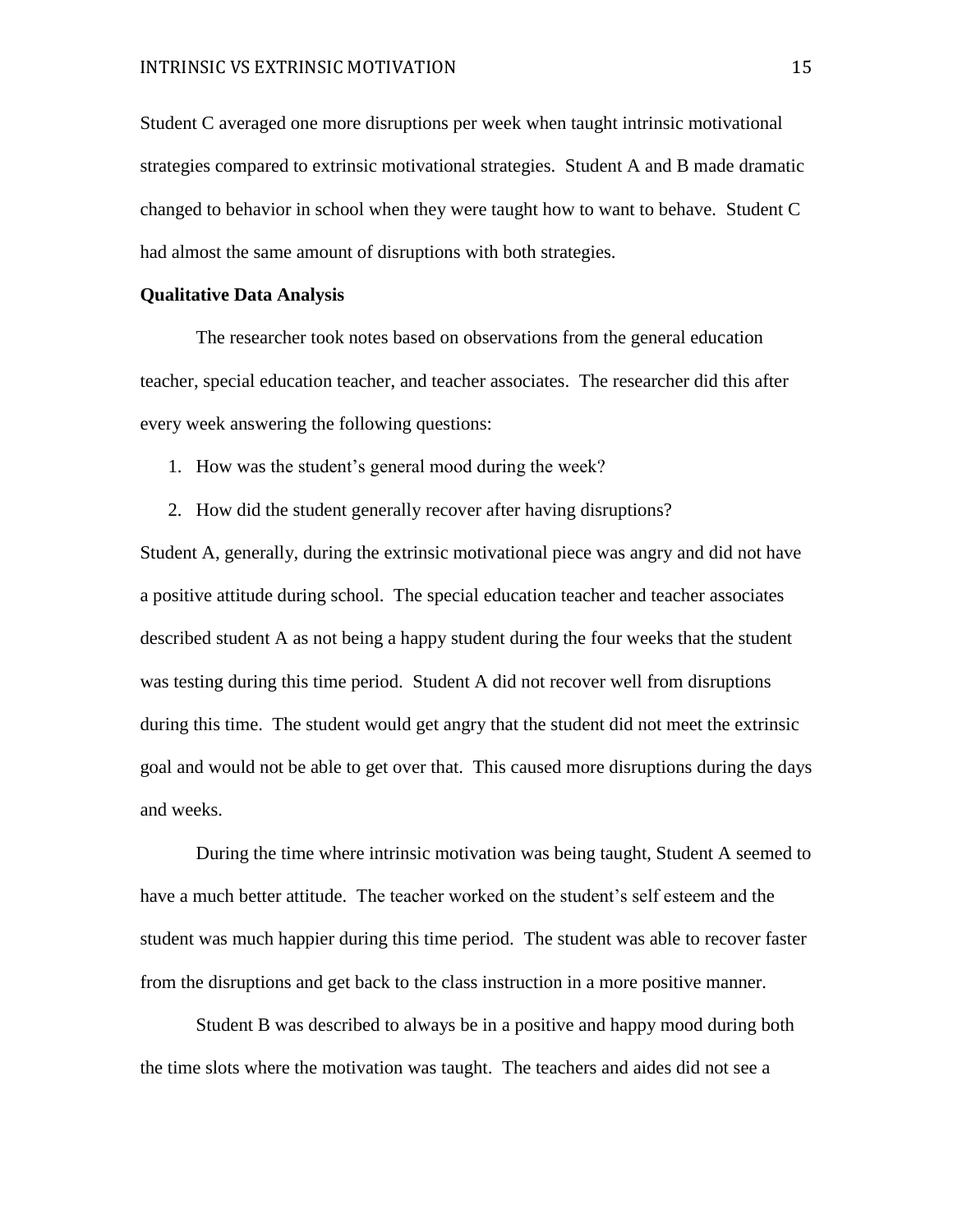difference in this mentality with either, but noticed that the student was able to deescalate much faster when the intrinsic motivational strategies were taught. Student B was able to let previous disruptions stay in the past and try to work hard in the future. While Student B was taught extrinsic motivational strategies, the student was not able to move forward through the day without the extrinsic motivational token.

Student C's quantitative data did not show any change from either strategy, but the student made a big difference in the qualitative data. The student was described as an angry and bitter student during the month of extrinsic motivational strategies being taught. Student C's mood was described as being, "angry all the time." When Student C was taught intrinsic motivational strategies, the teacher associate described this student as being, "A joy to be around." Through observations, the student seemed to enjoy coming to school every day and learn new strategies to create self-esteem and self-worth.

#### **Discussion**

#### **Summary of Major Findings**

Throughout this study, the findings concluded that intrinsic motivation is a more effective motivational strategy to implement to behavior students than extrinsic motivational strategies. Through the data collected by the researcher combined with the data collected by others in the literature review, the researcher found evidence that students will have fewer disruptions if they are taught ways to want to behave, rather than be taught that they will receive an extrinsic prize for behaving.

## **Limitation of the Study**

There may have been a few factors that impeded the studies data collection. One bias may be that small sample size of students taken for the study, compared to a national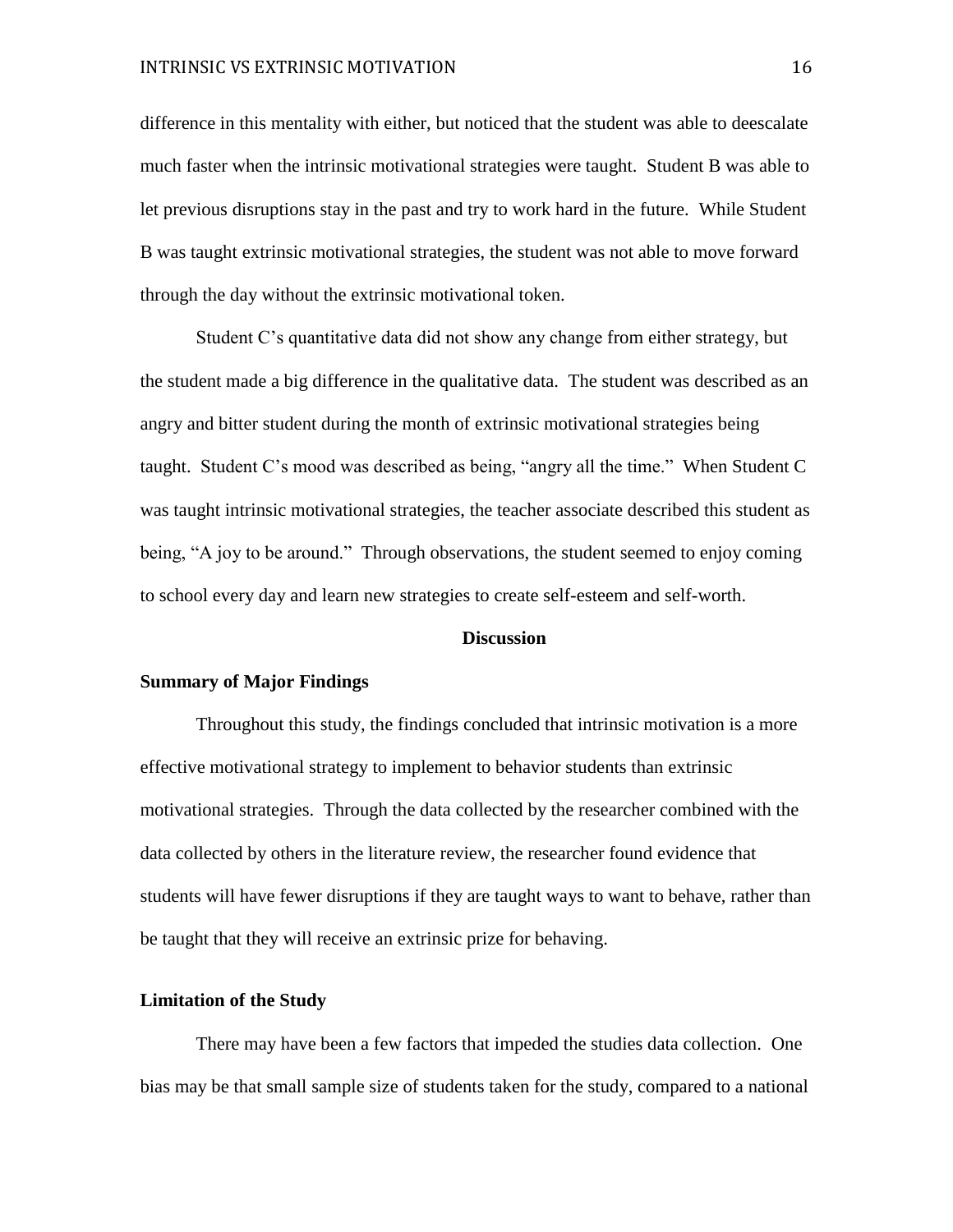scale. Another one that is out of the schools and the researcher's control is what happened each day before and after the school hours at home. For example, losing a loved one to a death, not sleeping well the night before, or feeling sick that day.

## **Further Study**

Implications for future research suggest that more information needs to be collected by students who are not identified as behavior disorder. The study of the general population may have giant implications on student behavior in school. The study could also track the correlation between student's disruptions and how they affect their academics. This would show the correlation between student behavior and student academic progress.

## **Conclusion**

The study implemented was designed to determine what motivational strategy was more effective in student learning. Through qualitative and quantitative data, the conclusion is that students behave much better when a motivational tool is placed before them. Both quantitative and qualitative data show that intrinsic motivation is a more effective strategy than extrinsic motivation. The testing numbers show that the students have a substantial amount less of disruptions and they are happier to be in school.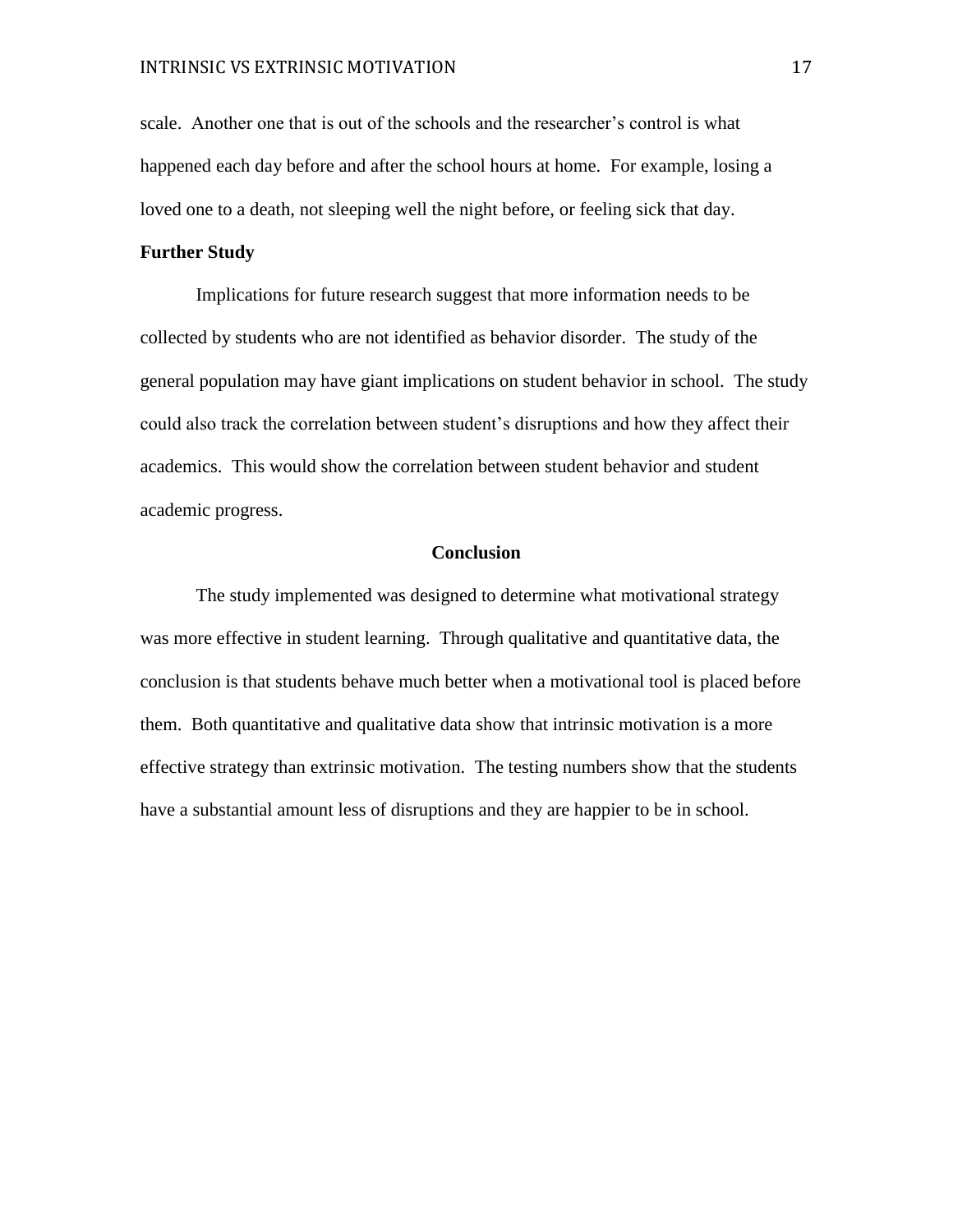#### References

- Abeyta, A., Routledge, C., Juhl, J., & Robinson, M. (2015). Finding meaning through emotional understanding: Emotional clarity predicts meaning in life and adjustment to existential threat. *Motivation and Emotion, 39*(6), 973-983. doi:10.1007/s11031-015-9500-3
- Koh, A. H., Q., Jia, L., & Hirt, E. R. (2017). Where do desires come from? Positivity offset and negativity bias predict implicit attitude toward temptations. *Motivation and Emotion, 41*(4), 431-442. doi:http://dx.doi.org.ezproxy.nwciowa.edu/10.1007/s11031-017-9617-7
- Hagger, M. S., Chatzisarantis, N. L., D., & Harris, J. (2006). The process by which relative autonomous motivation affects intentional behavior: Comparing effects across dieting and exercise behaviors. *Motivation and Emotion, 30*(4), 306-320.
- Lancaster, C. (2008). Impact of Student Motivation, Achievement, and Success in a Selfcontained Special Education Classroom.

http://teachersnetwork.org/tnli/research/network/lancaster.pdf

- Litchfield, R. (2009). Brainstorming rules as assigned goals: Does brainstorming really improve idea quantity? *Motivation and Emotion, 33*(1), 25-31. doi:10.1007/s11031-008-9109-x
- Nichols, J. D. (2006). Empowerment and relationships: A classroom model to enhance student motivation. *Learning Environments Research, 9*(2), 149-161. doi:http://dx.doi.org.ezproxy.nwciowa.edu/10.1007/s10984-006-9006-8